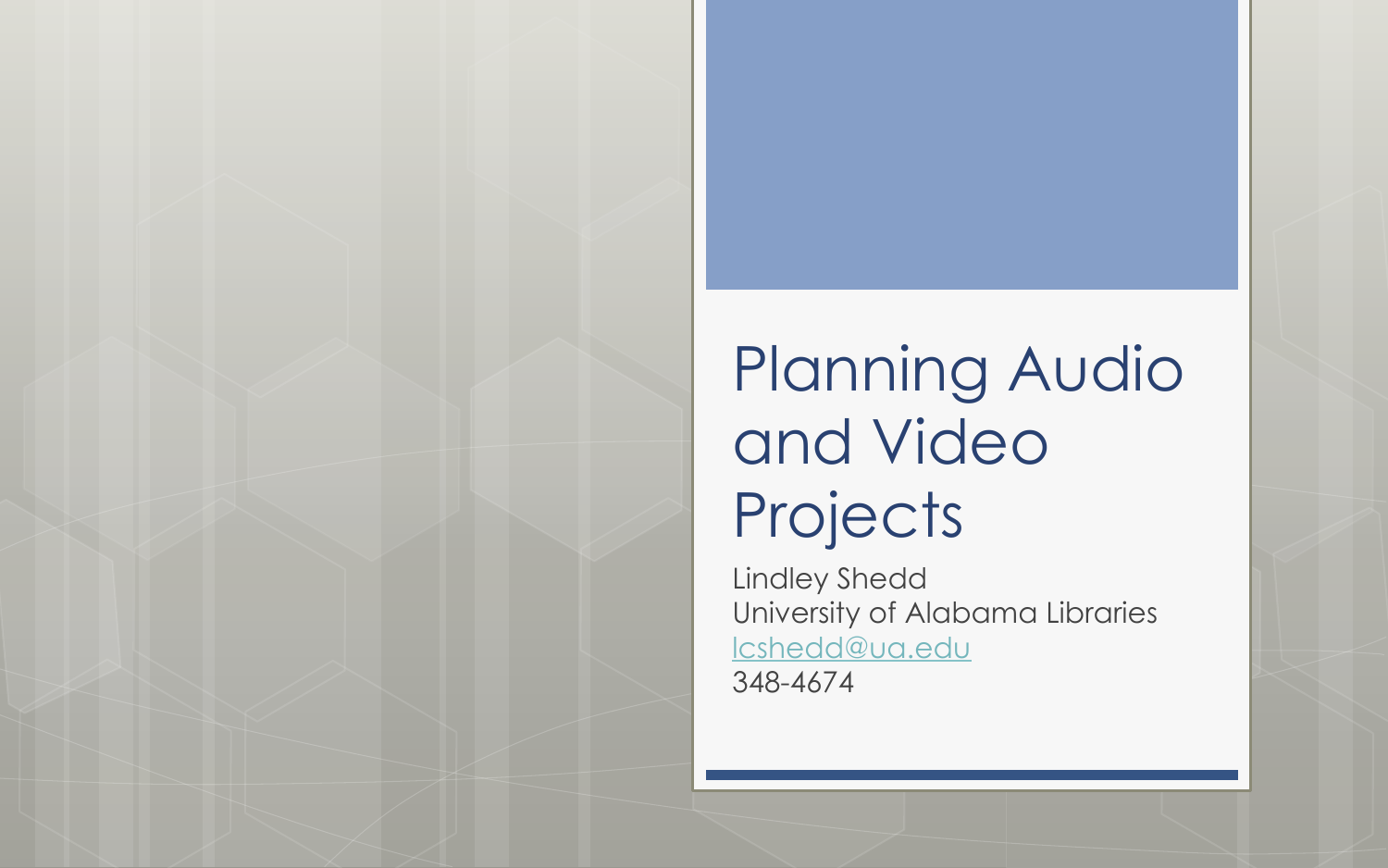#### **Outline**

o Production Phases o Production Considerations o Time Line o Software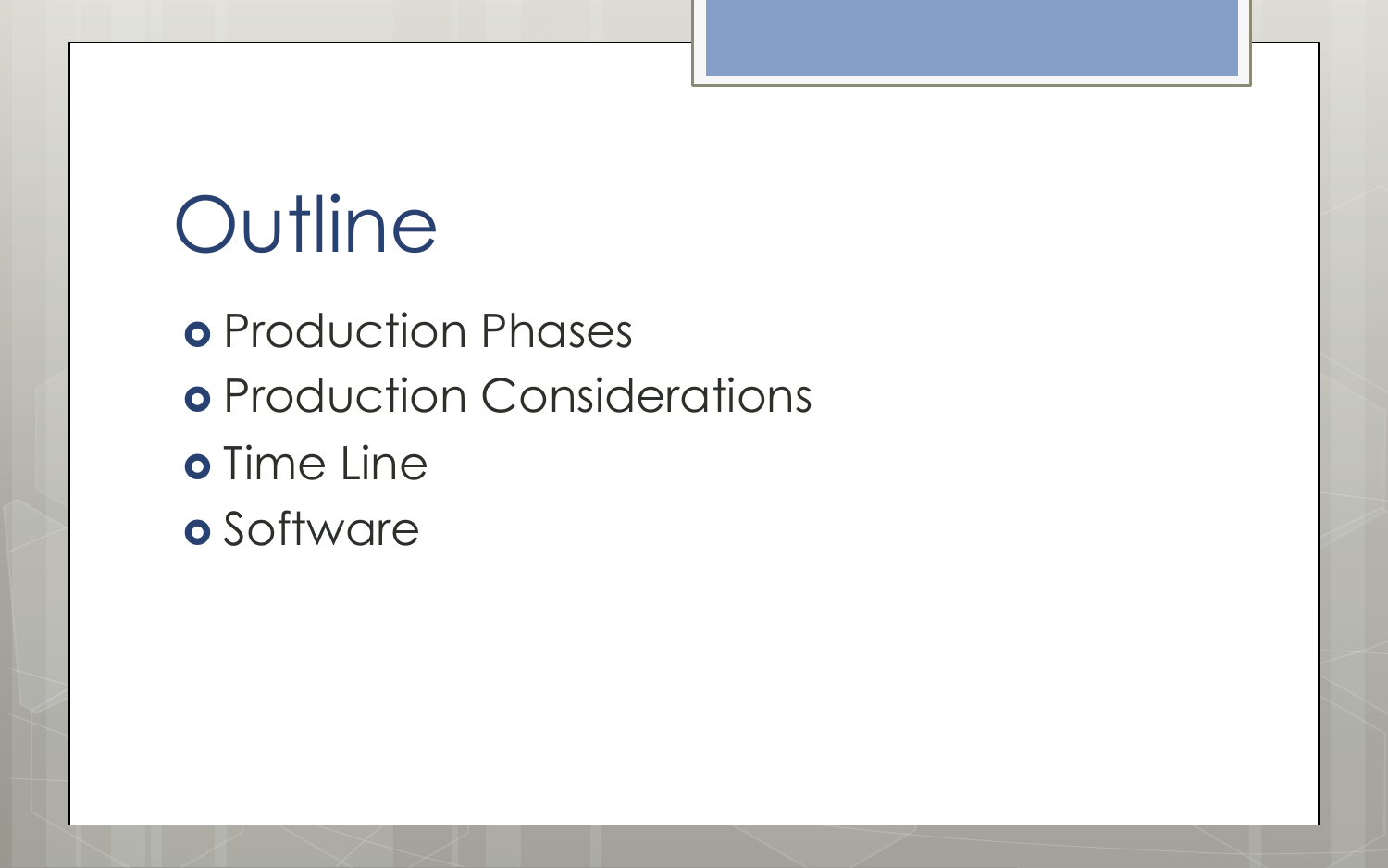## Production Phases

- o Pre-production
	- **o** Answer the questions
	- **o** Script
	- **o** Scheduling
- **o** Production
	- **o** Know your equipment
	- **o** Know your space
- **o** Post-Production
	- **•** Plan enough time
	- **•** Have all of the elements you need from the other phases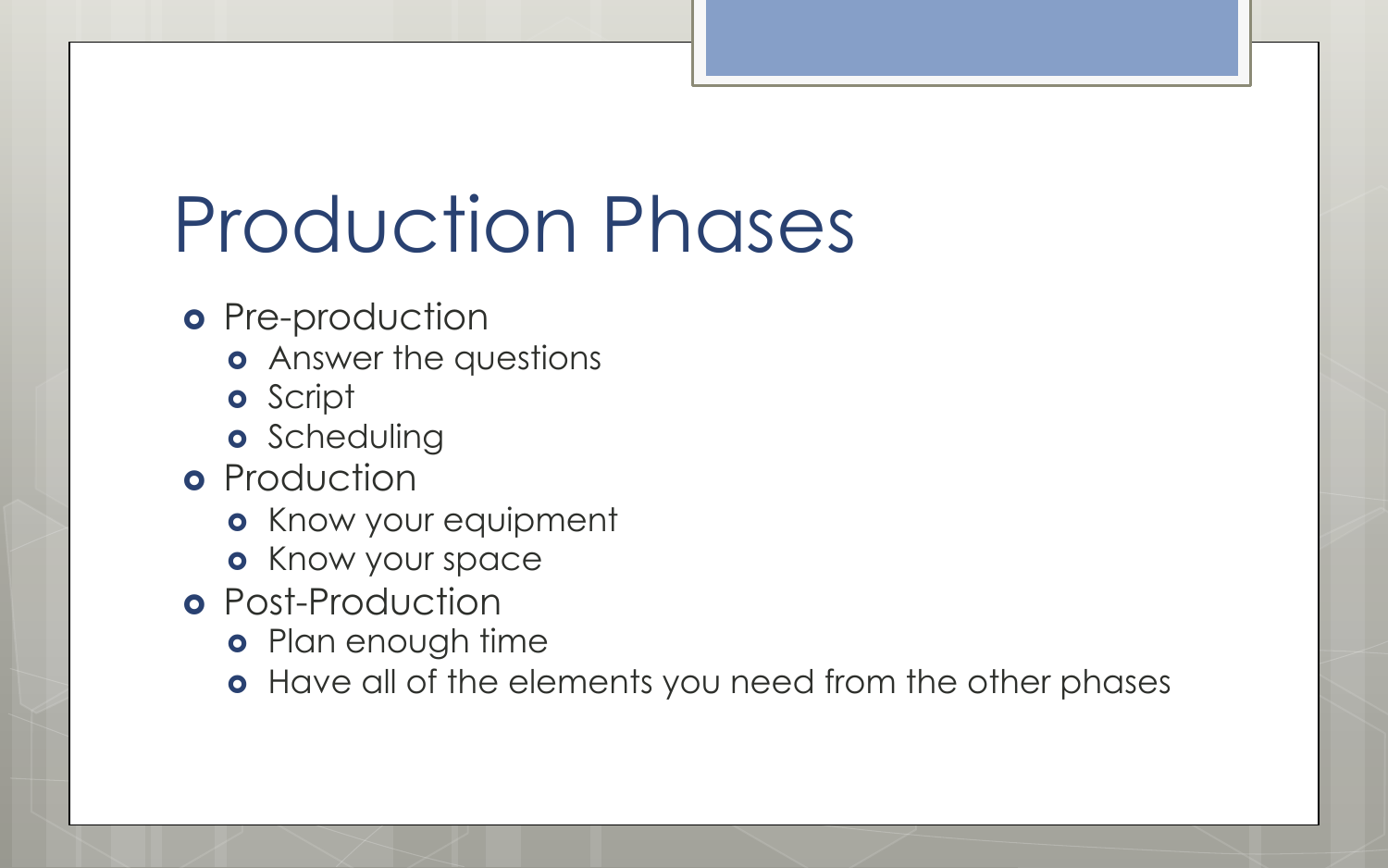### Production Considerations

o Be aware of your surroundings

- o Legal considerations, releases (people and place), logos and trademarks, copyrighted material
- **o** Make sure you have all of the people that you need
- **o** Think about clothing (stripes are bad...so is houndstooth)
- **o** Keep detailed notes
- **o** You can't fix everything in post....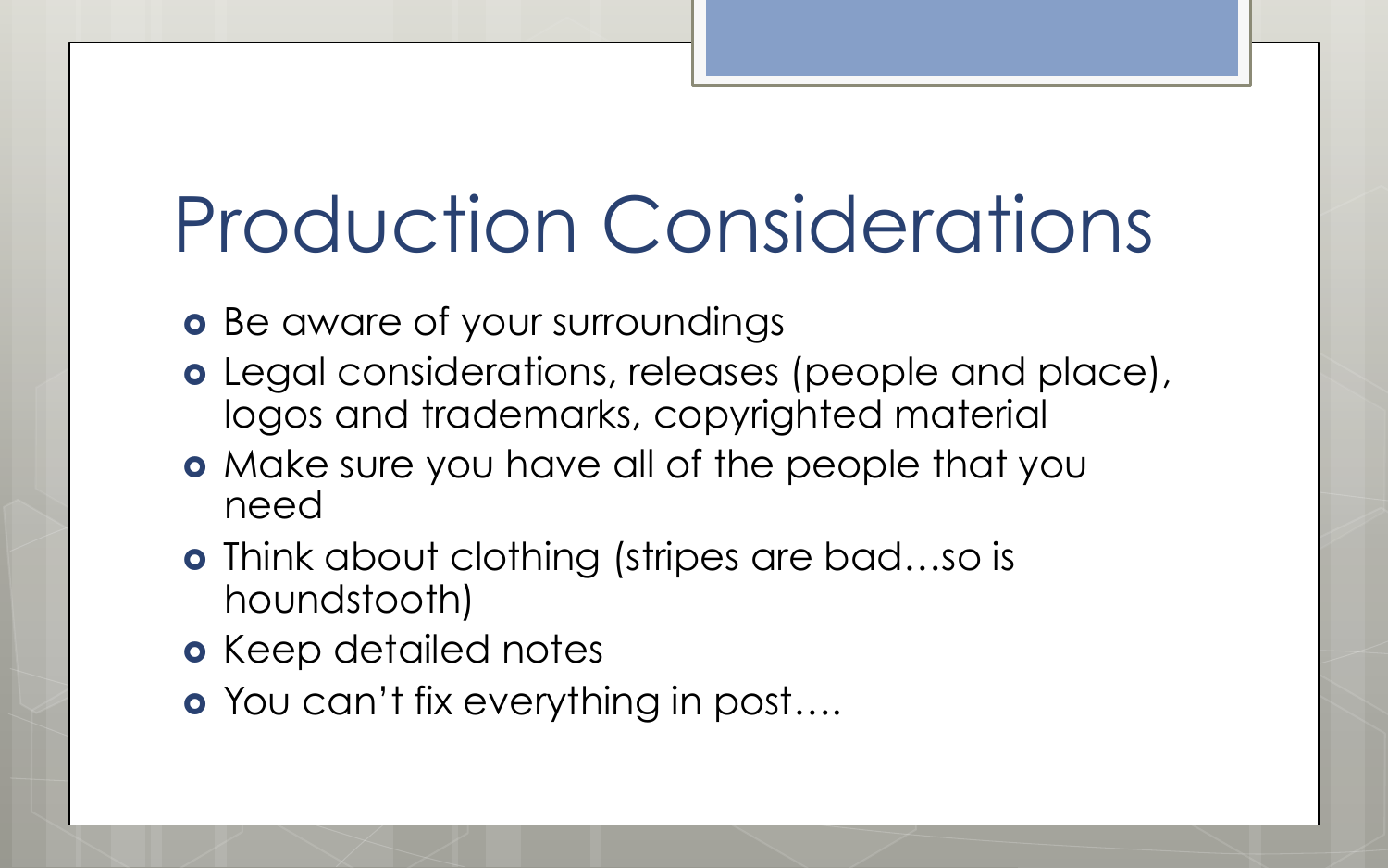# File Types

- o Audio
	- o Compressed: mp3, aac
	- o Uncompressed: aiff, wav
- o Video
	- o Codec: h.264, mpeg4, wmv, Apple-Intermediate…
	- o Container: mov, avi, ogg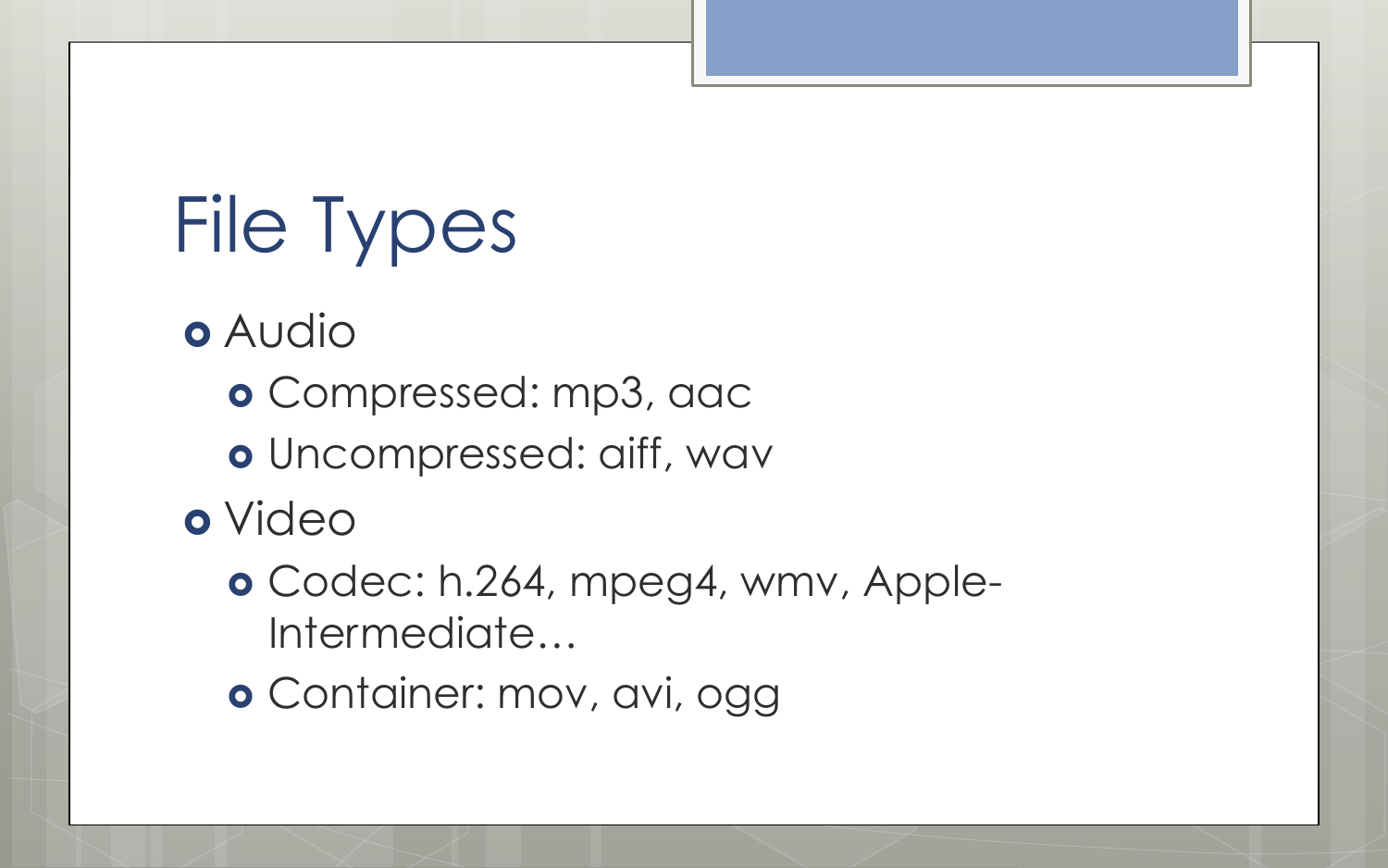# Storage Space It Depends…

But, here are some calculators to help…

**o** Video Storage Space Calculator

**o Audio Storage Space Calculator**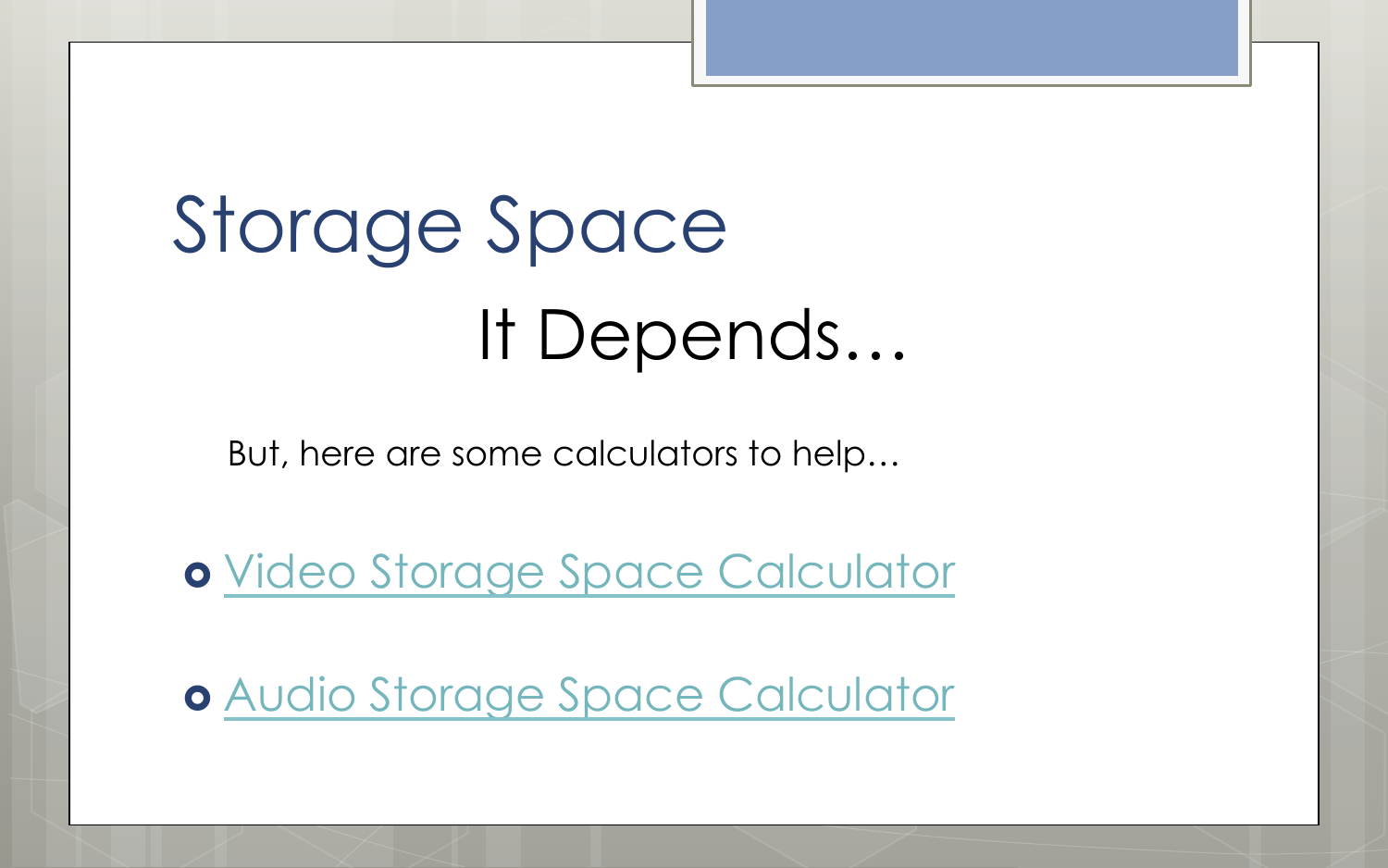# Analog to Digital

- **o** Real time process
- o You will need a player
	- ! ADHC has audio cassette and VHS player
	- o For other tapes (e.g. MiniDV), you will need to bring a camera and its power cord.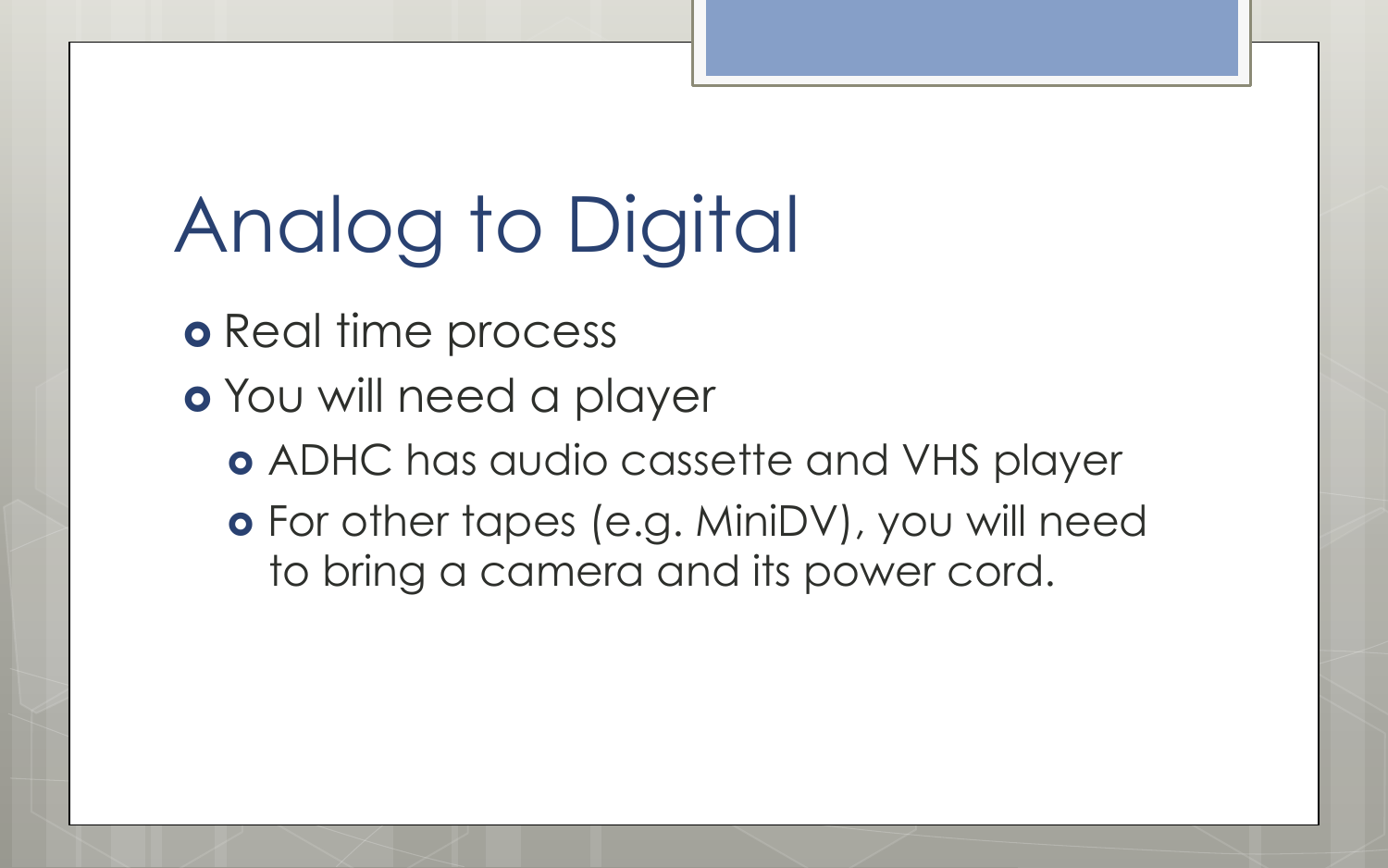### Video Considerations

- **o** Familiarize yourself with your camera
- o Lighting
- o Use a tripod
- **o** Record settings
- o Battery Life/power
- **o** Shoot multiple angles
- o B-roll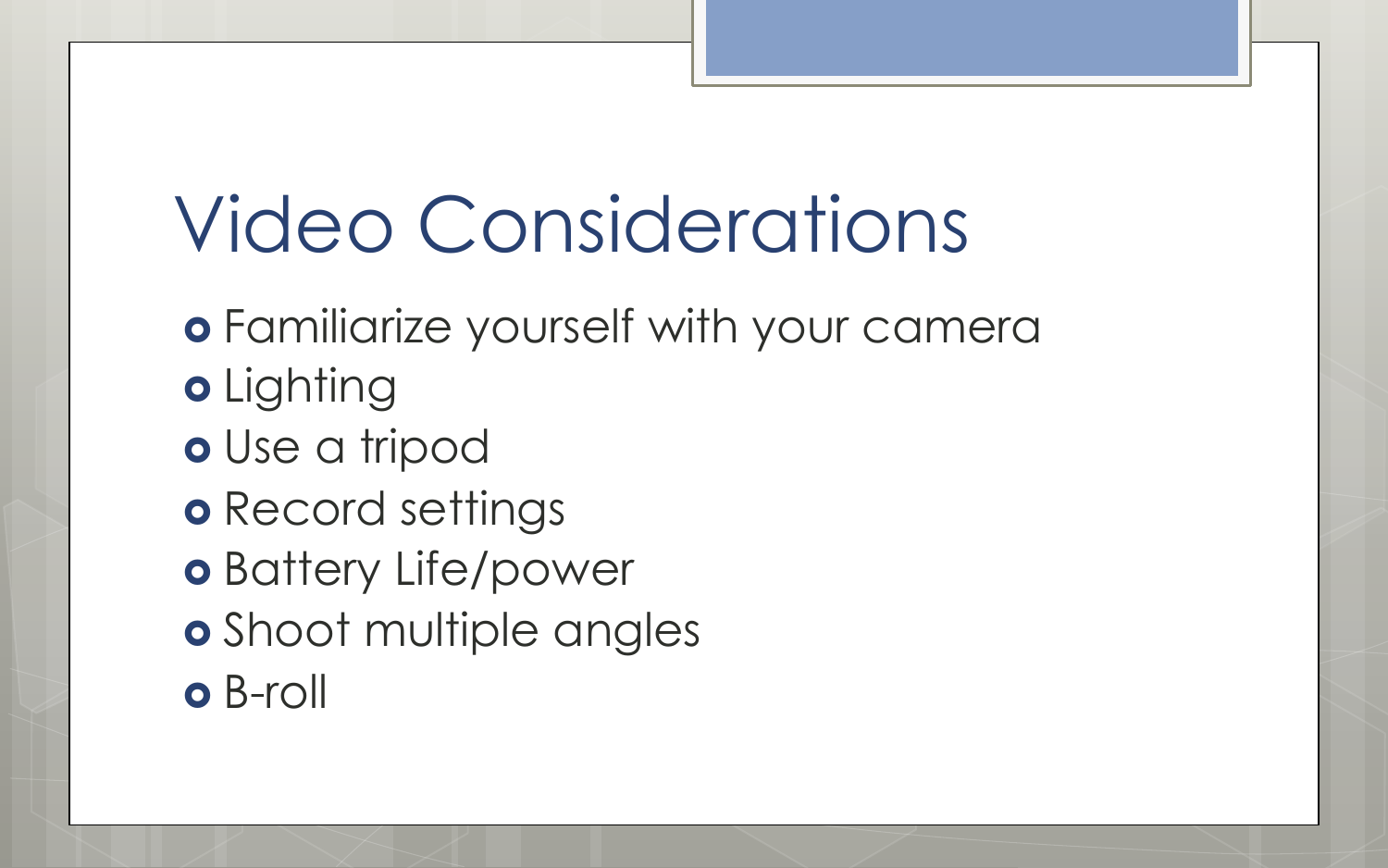#### Audio Considerations

- **An external microphone is better than** onboard camera microphone
- o Be aware background noise
- o Voice-Over vs. Sync-Sound
- **o** Sound effects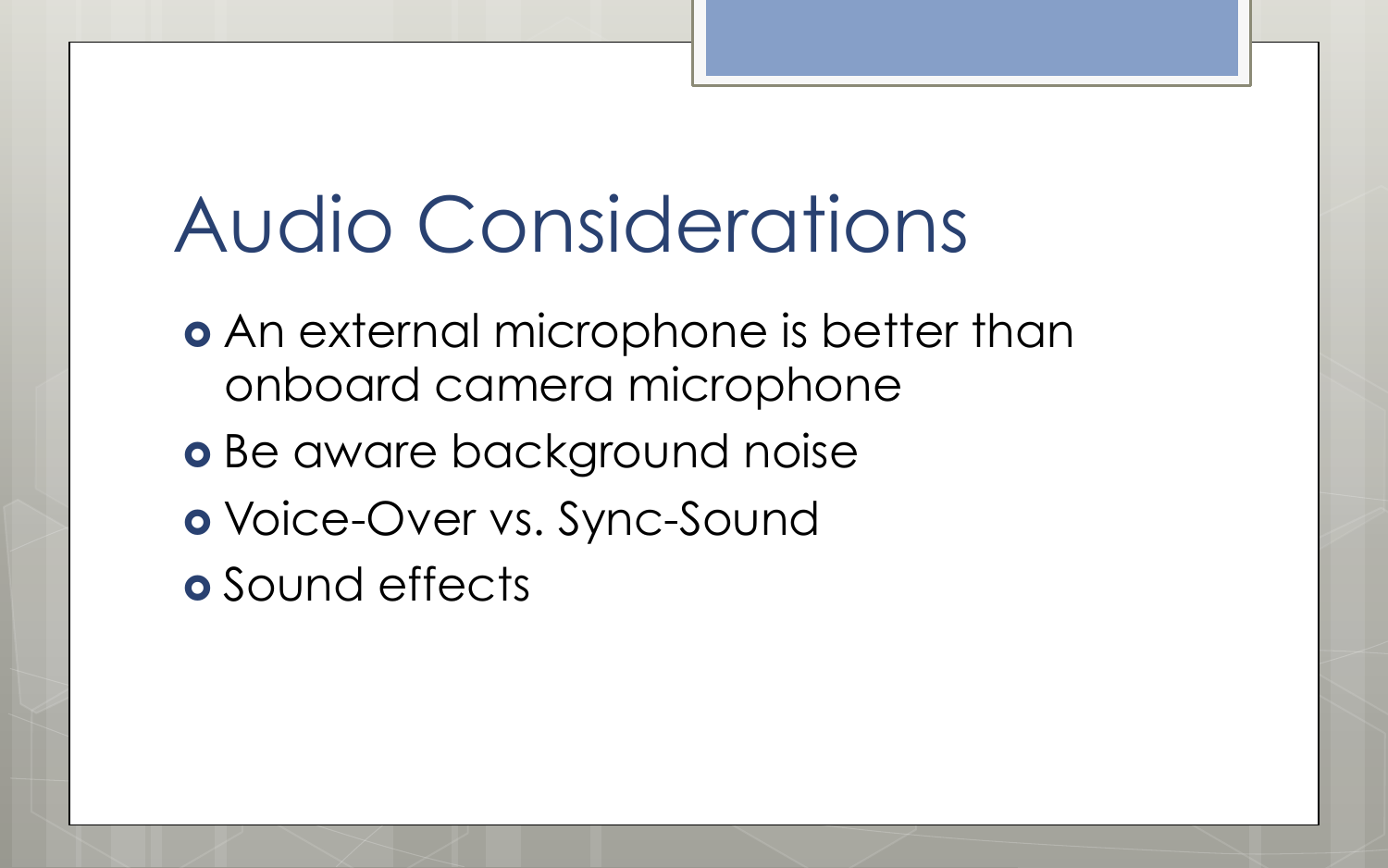#### Time Line

**o** Working with video takes time

o Don't underestimate your editing/export time

#### o Examples:

- o SMC "We are the Center"
	- **o** http://www.youtube.com/watch? v=OYAEGL9SWow&feature=youtu.be
- ! SMC "What's New at the SMC"
	- o https://www.youtube.com/watch?v=z7j4D7-Kn7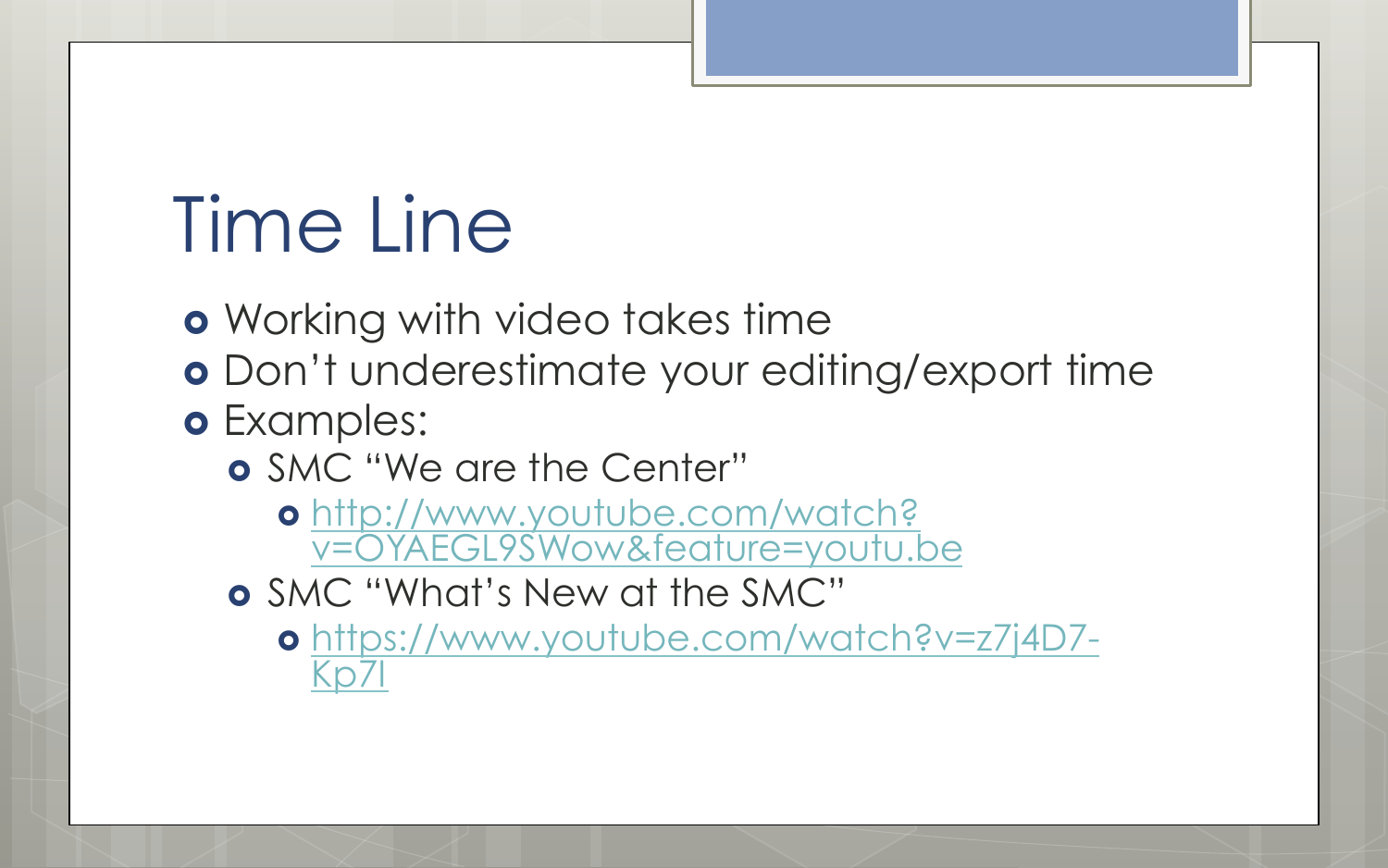#### Time Line: "We are the Center"

o Reusable content:

- **o** Each interview 1.5 hours (15 interviews)
- **o** Intro motion logo, 8-9 hours
- **o** B-roll, each shot 30 minutes
- **o** One time use content:
	- **o** Making the audio 5-6 hours
	- o All other editing (e.g. content selection, color correction, tagging, 40 hours)

Total Hours: ~90 hours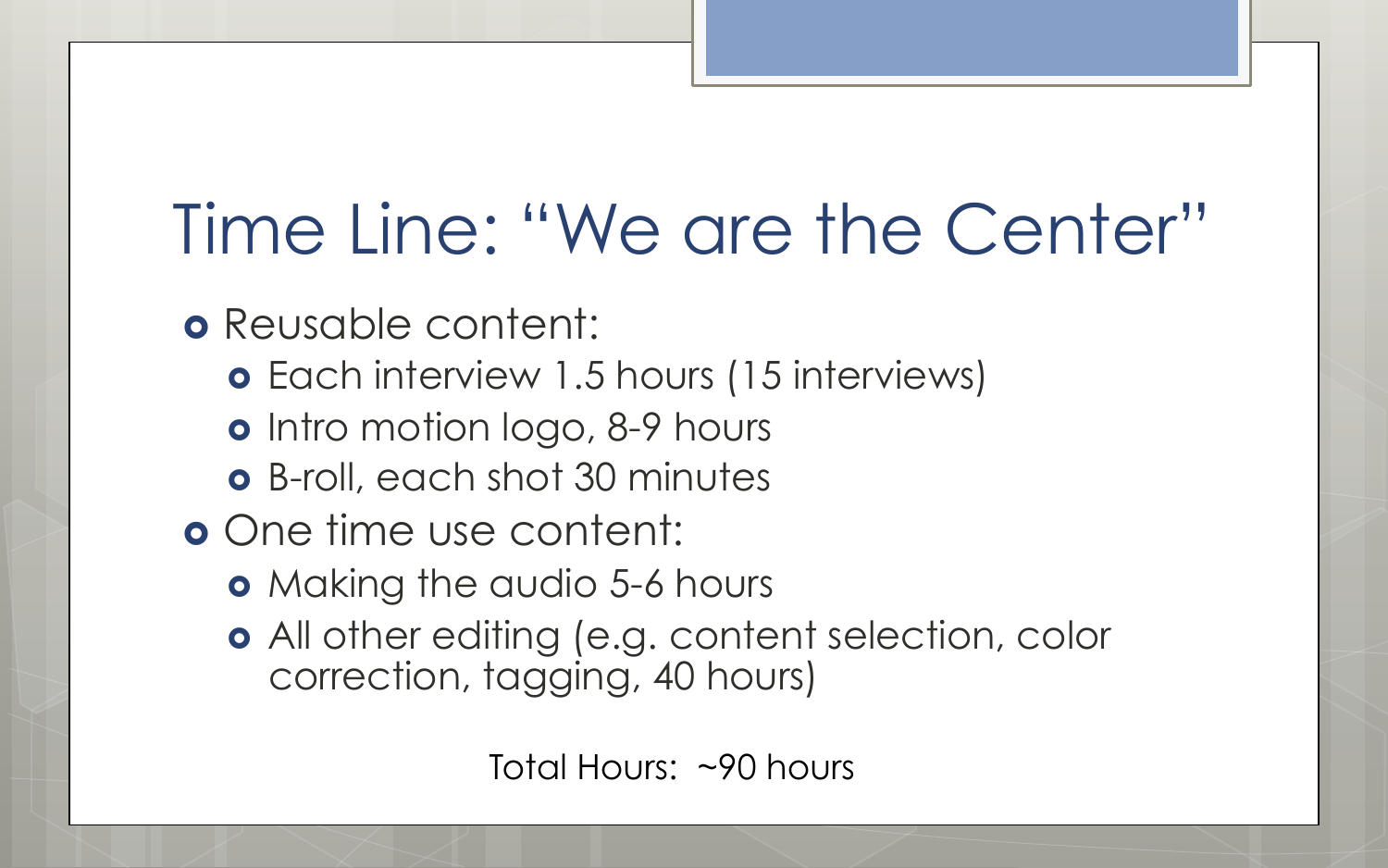#### Logo Creation



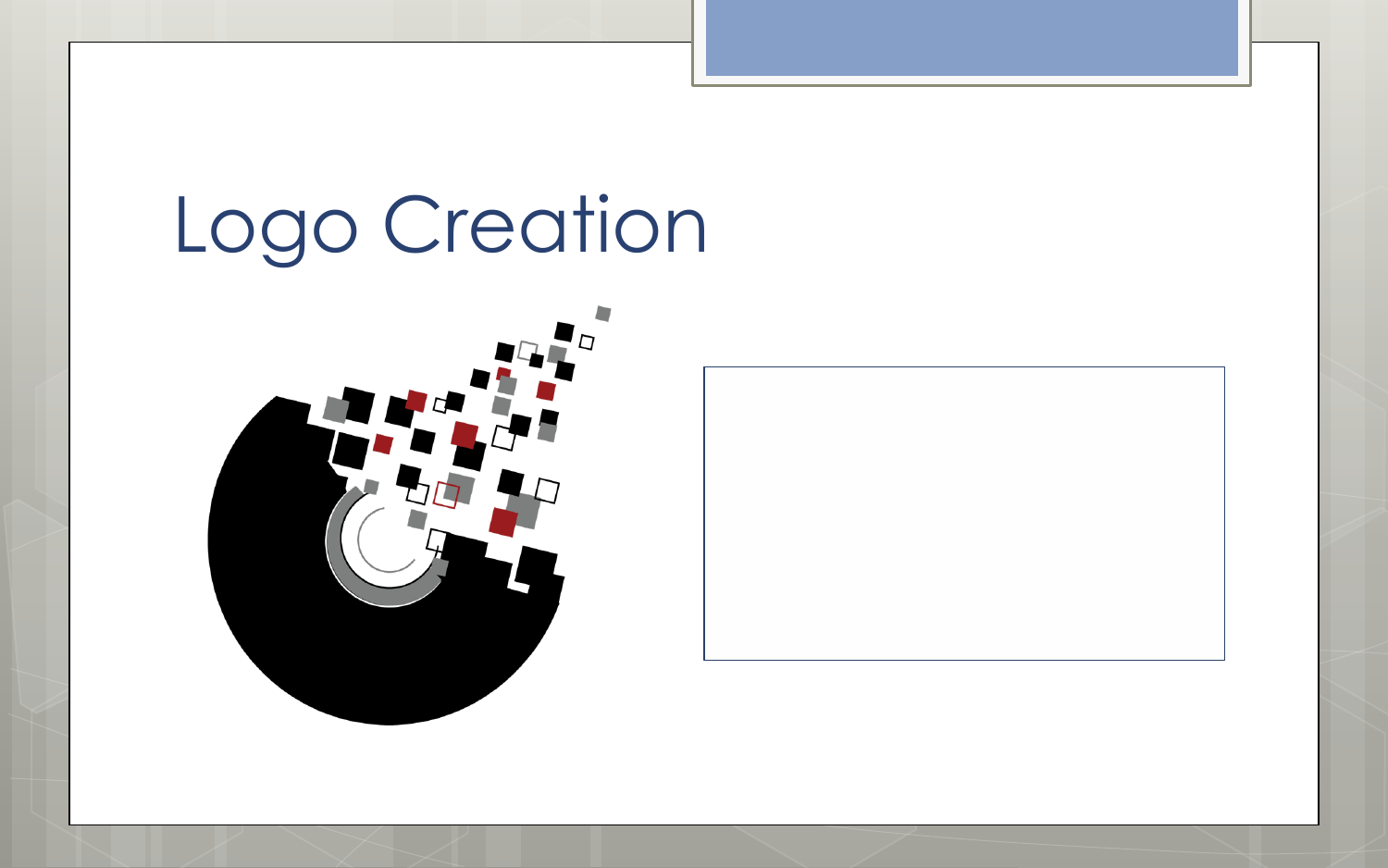#### Time Line: "What's new at the SMC"

- **o** Script was already created
- **•** Part of SMC training for fall 2012
	- **o** Students were given the assignment on Sunday afternoon, had to be done by Tuesday at 3pm.
- **o** Only basic editing, no color correction, no tagging.

Total hours: ~84 hours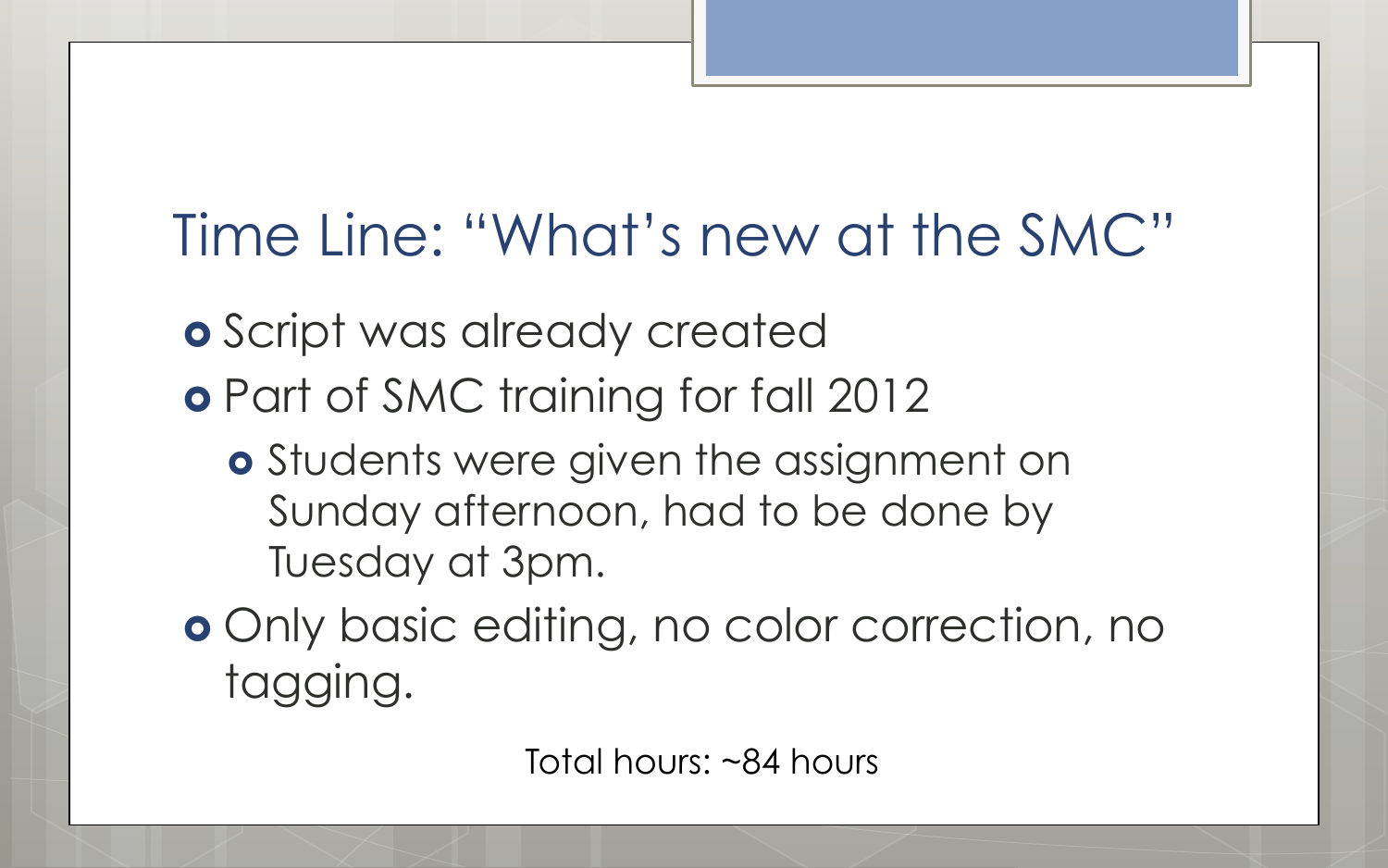#### Conversion Software

o Handbrake

o Mpeg Streamclip

o ClipWrap (\$50.00, Mac only)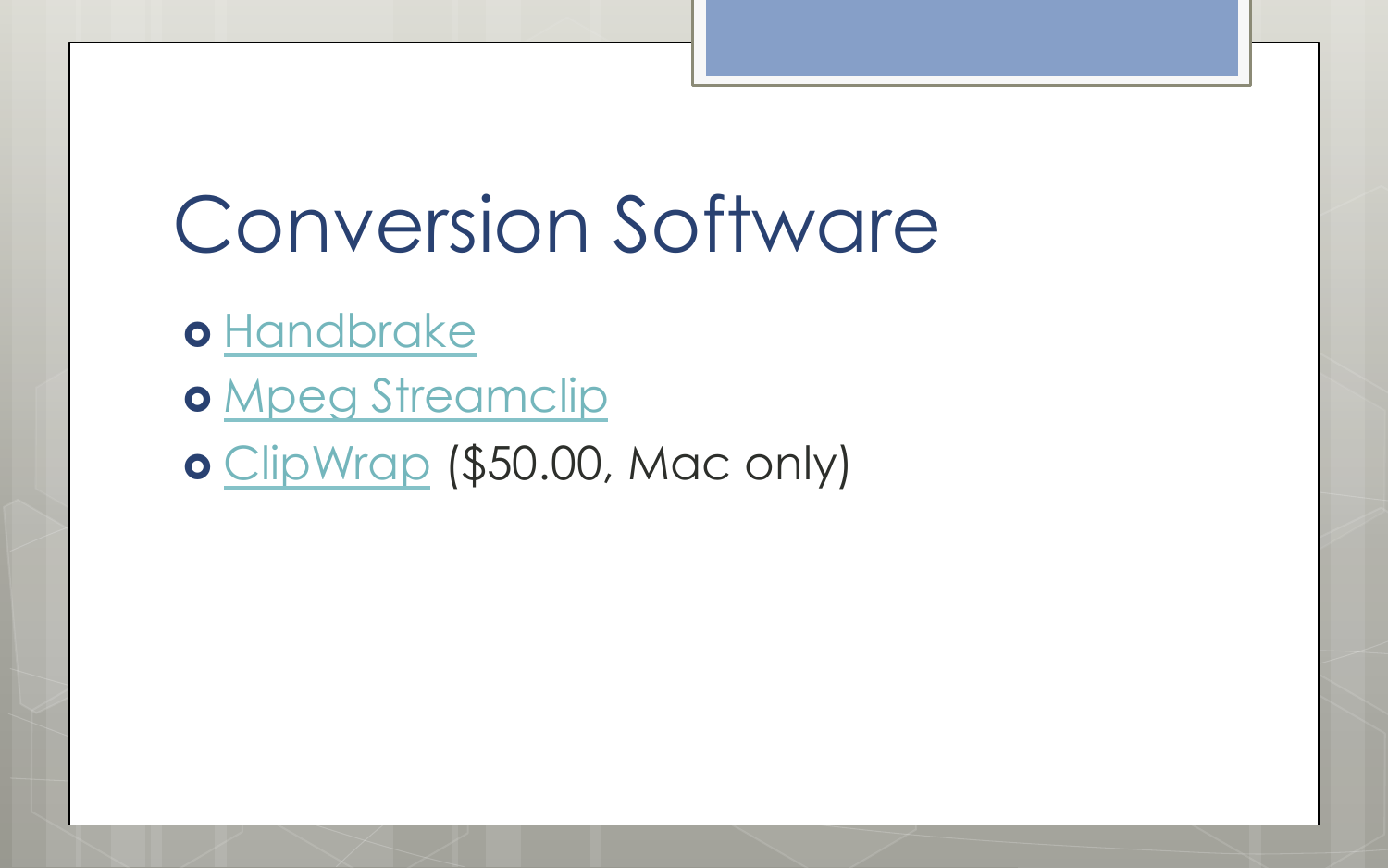#### Audio Software

o **Audacity** o Garageband (Mac only)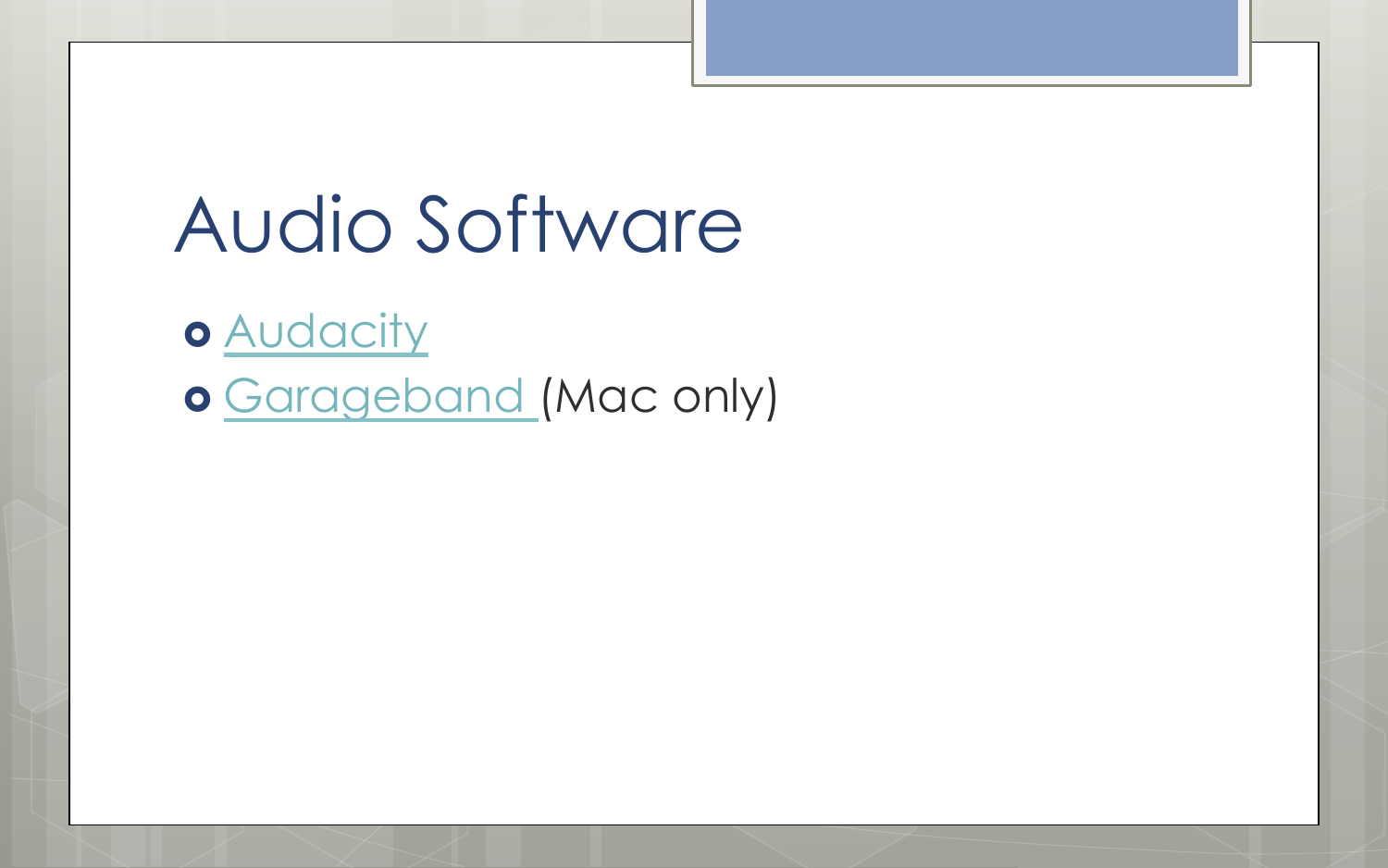## Video Editing Software

o iMovie (Mac only)

**o** Windows Movie Maker (Windows, free)

**o** Final Cut X (Mac only)

o Premiere (Cross Platform)

! LightWorks (Windows, free and paid)